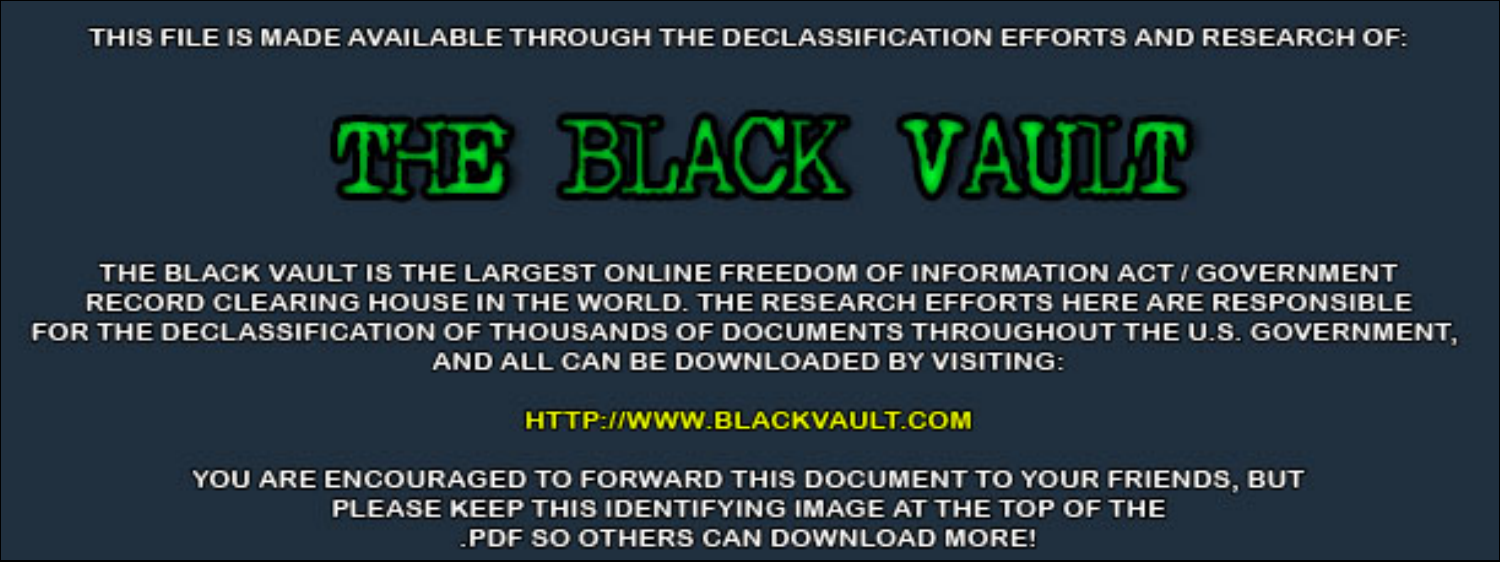**TOP SECOND TO SECOND TO SECOND THE SECOND TO A REPORT OF SECOND TO A REPORT OF SECOND TO A REPORT OF SECOND TO** 

# **(U)Before Super-Computers: NSA And Computer Development**

(U) At the time of World War I, commercial and government inventors began experimenting with electromechanical machines to encipher and decipher messages. By the outbreak of the Second World War, all major combatants had adopted sophisticated cipher machines for at least a portion of their communications security programs. At the same time, Great Britain and the Vnited States, partners in cryptanalysis, developed machines of increasing power and complexity for solving the cryptosystems of their enemies.

(U) With the knowledge of what machines could make possible in cryptanalysis, Army and Navy personnel adapted and adopted devices of increasing power and capacity during the war. They leased or built machines for compiling and comparing message texts, searching for cribs, or seeking statistical coincidences. Each machine, it seems, also had to have a colorful designator -- DRAGON, COPPERHEAD, RATTLER, MAMBA, DVENNA, MADAME X, SVPERSCRITCHER -- that sometimes signified something about its components or its antecedents.

(U) None of these machines, it should be noted, were computers. They had no memory, and both were "hard-wired" to perform just one task. However, near the end of the war the British cryptologic organization developed a device that many consider the first true computer.

(V) One sophisticated German machine was TUNNY (the Allied codename for it), used by the highest level officials. **In** 1943, capitalizing on an error by German code clerks, British cryptanalysts solved the system in theory. **In** practice, however, working individual TVNNY messages required excessive processing time. For rapid exploitation ofTUNNY, British engineers invented a device known as COLOSSVS, which had many characteristics now associated with modem computers.

 $(U)$  By the end of the war, U.S. Army and Navy cryptologists had considerable experience with special-purpose devices; this experience made clear to both services that rapid data processing would be vital to American cryptology in the future. The challenge was to transfer their hard-won knowledge from special-purpose machines to the design of a general-purpose computer capable of multiple applications.

(V) But American research in data processing faced several challenges in the first years after the war. Budgets dropped, many academicians and technical experts who had entered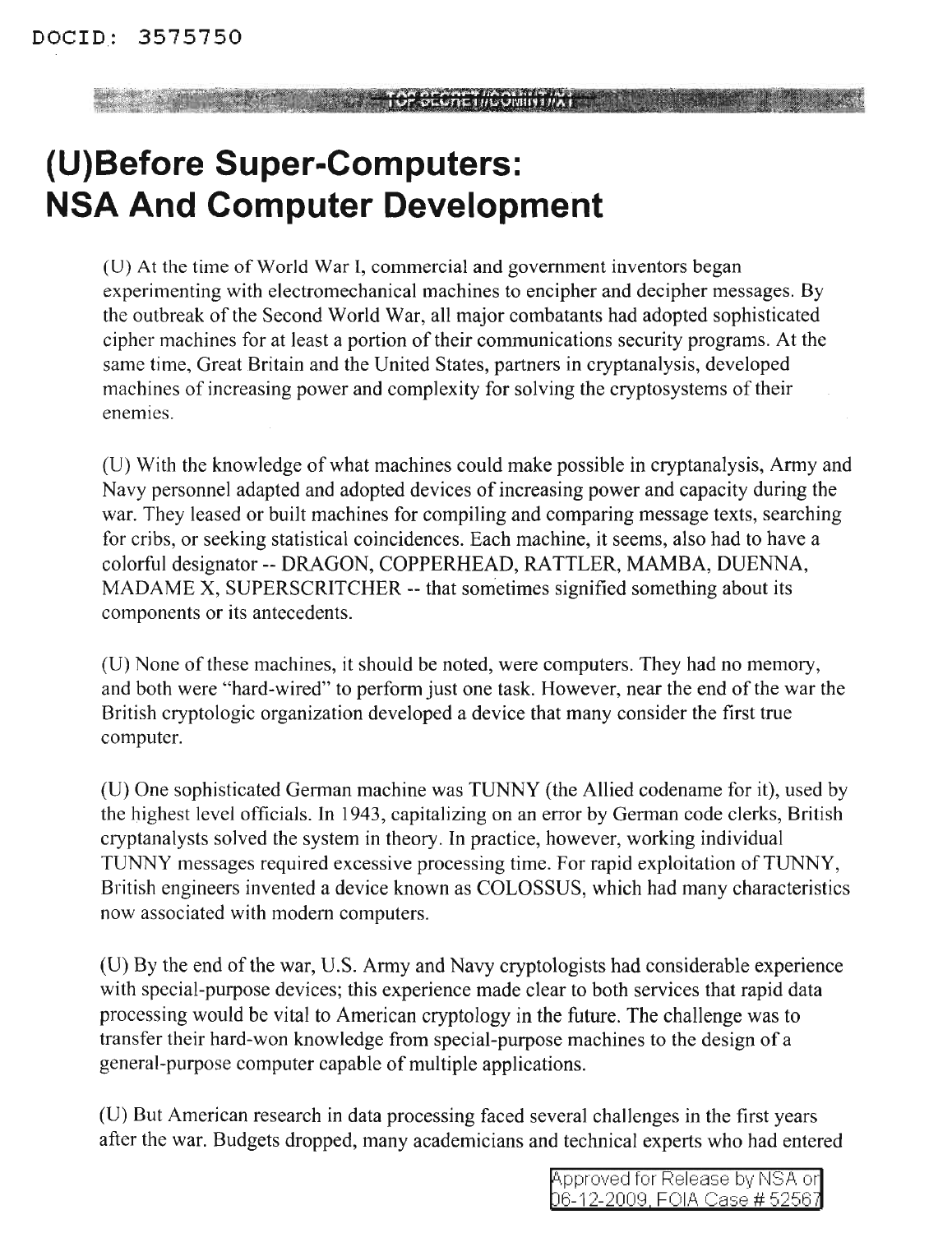#### DOCID: 3575750

(C)

the military "for the duration" were now demobilized, and the close "win the war" cooperation between government and industry ended.

In this period of uncertainty, both the Navy and the Army conducted as much inhouse research as possible, and contracted as they could with private corporations for development. Despite the hope for a general processing machine, well into the postwar period most cryptanalytic devices were designed to work only against one particular foreign machine. These devices, again like their wartime counterparts, had colorful codenames -- ALCATRAZ, O'MALLEY, WARLOCK, HECATE, SLED.

ຳໃໝ3)-P.L. 86-36

~In the summer of 1946, two civilian researcher~working for the Navy, Dr. Howard Campaigne and lattended a conference on computing at the University of Pennsylvania. Participants compared new academic data processors, discussed advances in increasing memory, and shared ideas on programming languages **I I**report to the Navy in the fall of 1946, prepared in cooperation with Dr. Campaigne, detailed the latest advances in computing and gave examples of how they could be applied in cryptanalysis.

Samuel Snyder, an Army civilian who had been involved with cryptanalytic equipment since the 1930s, read the report and was inspired to conduct his own investigation into academic and commercial data processing developments; His findings influenced the Army to invest in computer research in much the same way the report had influenced the Navy.

(U) By 1947 both the Army and Navy cryptologic organizations were committed to acquiring general-purpose computers. They had, however, no clear idea which among several competing concepts might work -- if, indeed, any of them would. (b)(1)<br>(b)(3)-P.L. 86-36

89.

 $(U/\sqrt{FOU\Theta})$  By late 1950 the Navy and industry working together produced the generalpurpose computer ATLAS. This machine, with a cost of nearly  $k$  (triple predevelopment estimates), used 2,700 vacuum tubes and drum memory technology. In addition to the Navy's direct input, considerable work under was done by Engineering Research Associates (ERA), which had begun life as one of the Navy's proprietary companies and had many veterans of Navy cryptanalysis in it. ATLAS would perform well in support of cryptanalysis for a decade.

(U//FOUQ) It is believed that the first operational program written for ATLAS was designed to attack isologs in VENONA messages (VENONA was the codename for Soviet World War II espionage communications); the program was written by a mathematician who had been hired as a Navy civilian in 1946.

 $(U/FOU)$  Once ATLAS went into operation, the Navy's R&D team learned to appreciate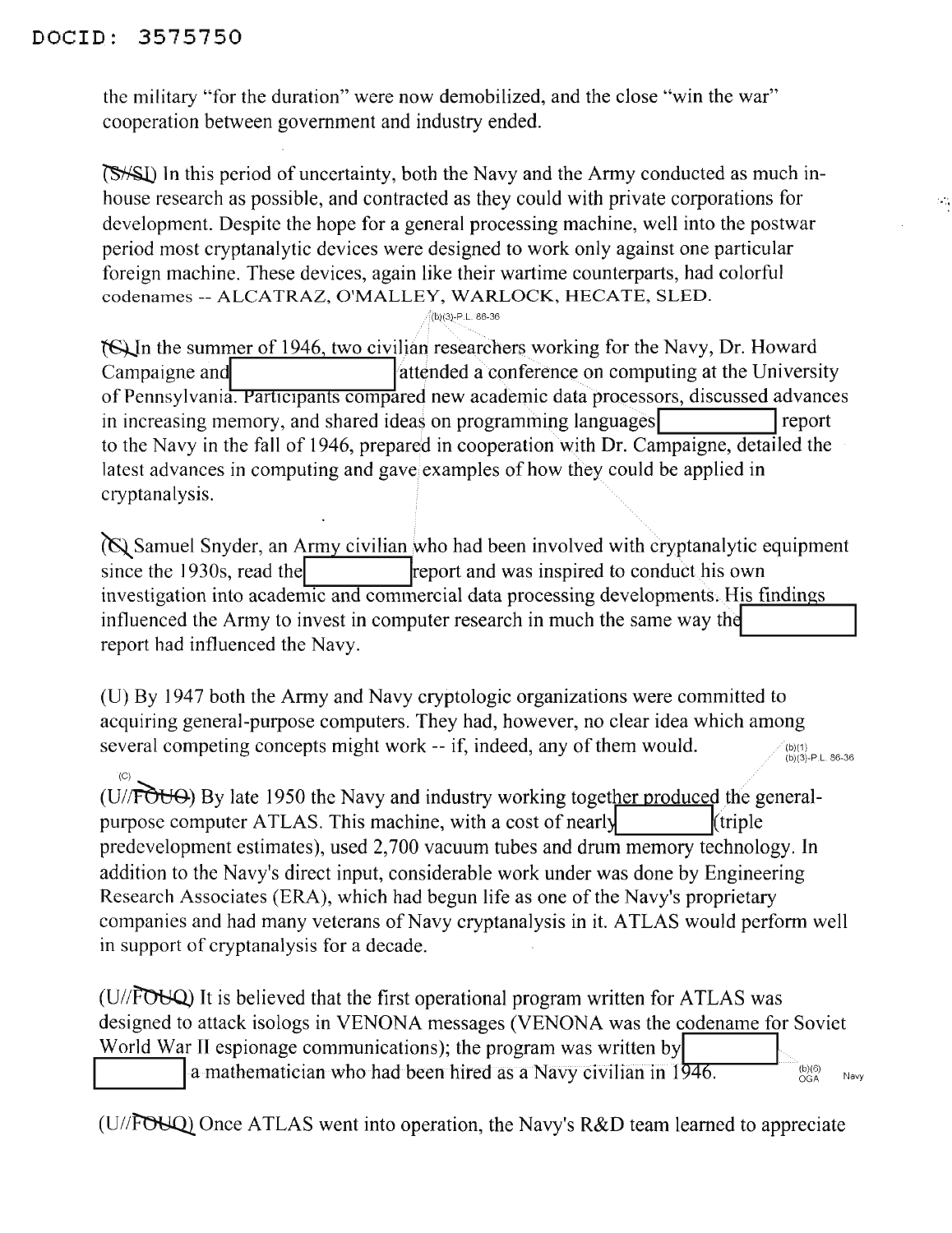#### DOCID: 3575750

the capabilities it represented, but, even more importantly, they gained an understanding of its limitations and shortcomings. These were the areas in which they would concentrate future research efforts.

 $(U/FOU)$  Whereas the Navy turned to contractors or proprietary firms for computer research and development, the Army depended primarily on in-house work. Samuel Snyder kept his team kept informed on the latest research at universities, and also at the National Bureau of Standards, which had its own research program. The Army Security Agency engaged in considerable design work for its own computer, but had not begun actual production by the time the Armed Forces Security Agency was founded in May 1949 and many cryptologic research functions were consolidated.

~In fact, the decision to proceed with production took another year, when the Korean War provided the stimulus. Since conventional means proved too slow to validate U.S. encryption tables for wartime use by American forces, AFSA authorized in-house production of ASA's computer design. The result was ABNER, completed in 1952. Like ATLAS, the machine incorporated innovative features, but had serious limitations, and served as an educational device as much as for designers as for the operators. (The name, by the way, came from a then-popular comic strip, "Li'l Abner," about a powerfully built country bumpkin). (b)(3)-P.L.86-36

(TS<sup>\{I{\pu}{S}}</sup>) In addition to the needs of its cryptanalysts, NSA had another pressing problem to which electronic data processing seemed the only solution. Sites around the world were sending **Intercepts to NSA each month in the 1950s; conventional machines** were not equal to the task of sorting, standardizing, and routing this tonnage. NSA spent more than **dollars**, working with a contractor, to develop NOMAD, a device that would increase computer memory exponentially to tackle this job. However, for a variety of reasons, including shifting requirements and inadequate monitoring ofresearch, the project failed.

(U//FOUO) Learning from these deficiencies, subsequent NSA systems incorporated innovative input techniques and storage devices -- drum storage, then tape drives; remote job access; and chip technology. One computer built in the mid-1950s, called SOLO, became the first to replace vacuum tubes with transistors. Special-purpose computers were designed not only for cryptanalysis, but also to generate COMSEC material for protection of U.S. communications.

~As it became apparent NOMAD was a failure, NSA developed a number ofspecialpurpose devices to perform the data managing and processing NOMAD had been slated to do, some of them made in-house, some by contractors such as IBM. One of the systems, nicknamed BOGART, which had originally been designed to support NOMAD functions, was redesigned to do the whole job. BOGART, which used solid state technology for the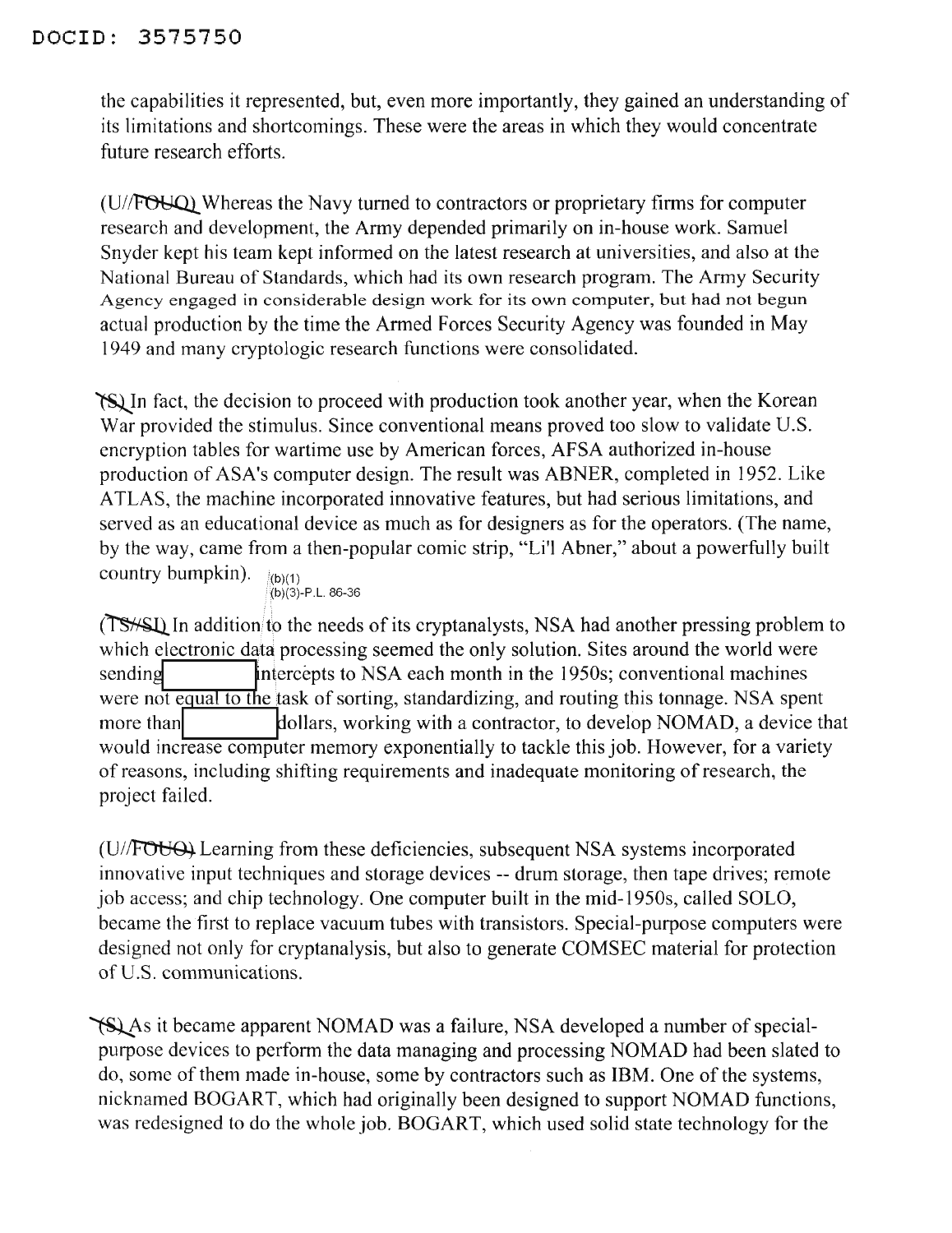#### DOCID: 3575750

first time, and took advantage of new tape drives for long-term data storage, operated successfully for close to a decade. BOGART also served as the central computer for one of the first remote job entry systems, codenamed ROB ROY.

In the late 1950s, the highest government levels called for new approaches in the  $\frac{1}{(b)(1)}$   $\frac{1}{(b)(3)}$   $\frac{1}{(b)(3)}$   $\frac{1}{(b)(3)}$   $\frac{1}{(b)(3)}$   $\frac{1}{(b)(3)}$   $\frac{1}{(b)(3)}$   $\frac{1}{(b)(3)}$   $\frac{1}{(b)(3)}$   $\frac{1}{(b)(3)}$   $\frac{1}{(b)(3)}$   $\frac{1}{(b)(3)}$   $\frac{1}{(b)(3)}$   $\frac{1}{(b)(3)}$   $\frac{1}{(b)(3)}$   $\frac{1}{(b)(3)}$   $\frac{1}{(b)(3)}$  Ibi(3)-50 USC 403<br>(b)(3)-p.u.sc 7<sup>08</sup> of studies of American intelligence, including SIGINT. One of the studies, chaired by ex-<br>president Herbert Hoover, recommended an all-out attack on ciphers similar to the project that had developed the atomic bomb.

> (TS<sup>HSI</sup>) Some felt, however, that NSA was not taking advantage of the latest scientific thinking and advocated the creation of an outside group to research advanced methods of cryptanalysis. To help forestall any movement to break NSA apart, the DIRNSA, General Ralph Canine, brought in Howard Engstrom to lead the Agency's research·efforts. Engstrom had directed the Navy's wartime cryptanalytic R&D, and had worked in private industry in the decade since, giving him a solid grasp of the problems and possibilities in both worlds. (As an aside, this recommendation for a cryptologic "think tank" resulted in the creation of  $\vert$   $\rangle$ .

(TS<sup>//S</sup>I) Engstrom collated ideas from NSA scientists and cryptanalysts regarding longterm research into super-fast computers and research into **Icryptosystems**. These suggestions, which called for work both inside and outside the fence, coalesced into a proposal that came to be known as "Project FREEHAND." A subsidiary effort to develop hardware became known as "Project LIGHTNING." General Canine, who in 1956 was facing retirement, wanted the plan begun before he left.

General Canine convinced President Eisenhower's science advisors to support the research outside NSA, but, in light of failures such as NOMAD, they were reluctant to agree to fund in-house work. Canine put pressure on NSA's own Science Board to prepare a plan acceptable to the government's highest levels. Working their individual high-level contacts, General Canine and Howard Engstrom obtained promises of funding for FREEHAND and LIGHTNING; Engstrom took the lead in advocating these projects when Ralph Canine retired.

(TS<sup>HSH</sup>) President Eisenhower approved Project LIGHTNING in a meeting with General John Samford, the new DIRNSA, giving a powerful boost to the project. Engstrom believed that with an adequate budget and a genuine "free hand," NSA could create a new eneration of super-fast computers, perhaps tripling processing speed at a stroke (501)<br>To manage LIGHTNING, he<br>(6)(3)-50 USC 403 To manage LIGHTNING, he

chose Howard Campaigne, the data processing pioneer. NSA went to three major contractors for research on the latest technologies, with other commercial firms and some universities taking smaller aspects of the overall research plan.

(b)(1) (b)(3)-18 usc 798 (b)(3)-50 usc 403 (b)(3)-P.L.86-36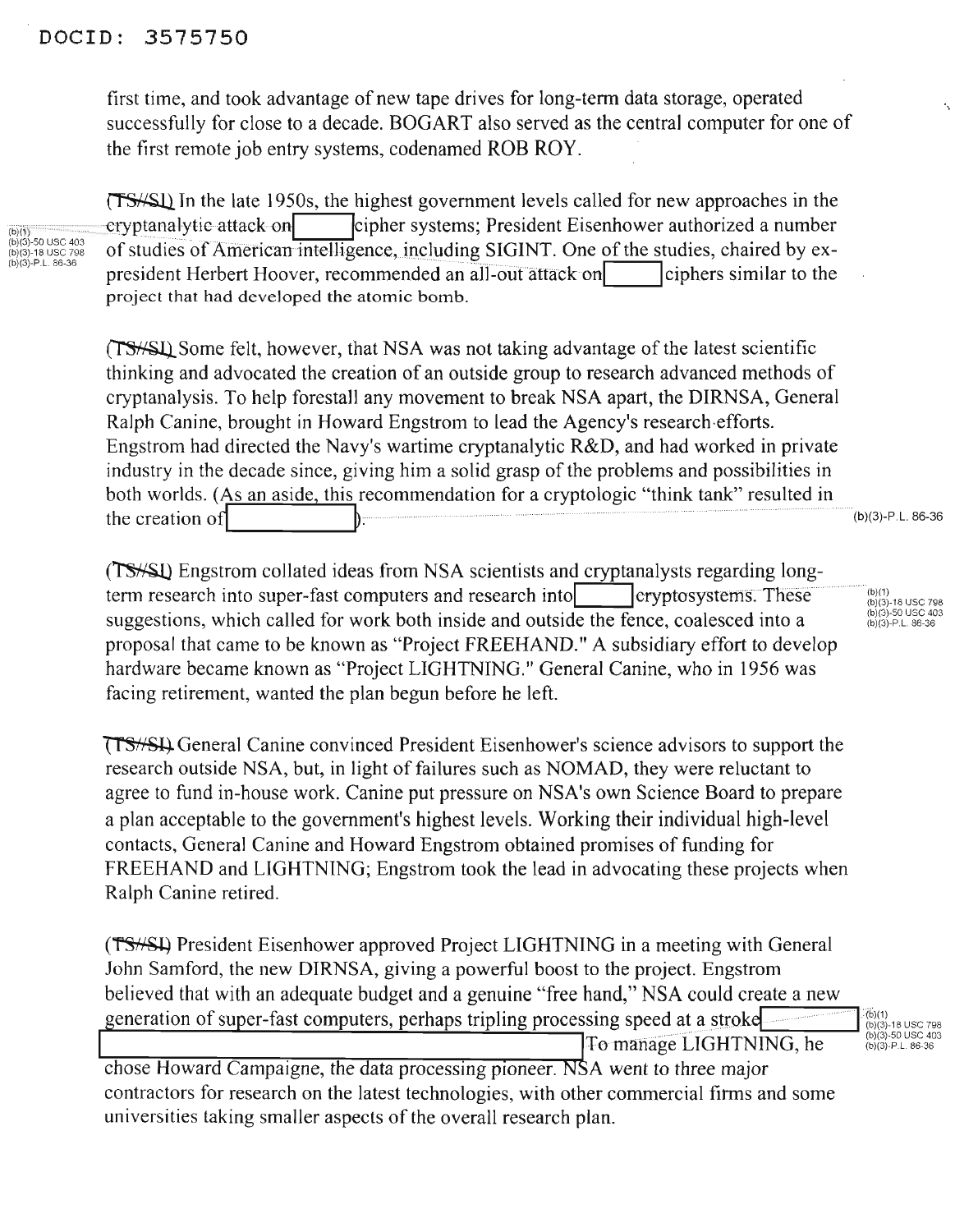~At this same time LIGHTNING started, the IBM Corporation proposed a parallel research track known as HARVEST, an outgrowth of work already in progress for NSA and other government customers. Although Howard Engstrom -- now NSA's deputy director -- and Sam Snyder, another computer pioneer, opposed the concept, arguing that the technology involved was not as advanced as needed, and that funding HARVEST would interfere with Project FREEHAND, General Samford approved the proposal.

HARVEST came in at a higher cost than projected, proved to be a difficult system to use, and had slower processing speed than planned. However, NSA personnel wrote innovative programs for it that extended its applications, although it never achieved their goal of multiprogramming. As with earlier systems, its development and use turned out to be good experiences for those who went on to the next generation of equipment. HARVEST itself remained in service from 1962 to 1976, a long span of use for a computer system.

~No machine resulted directly from Project FREEHAND. But the knowledge gained from the research was applied for years to development of computing systems.

 $(b)(3)-P.L.86-36$ From the mid-1960s, NSA began purchasing commercially developed computers in addition to building its own. Agency programmers often wrote specialized software that extended the cryptologic capabilities of COTS systems. By the late 1960s, it is likely that NSA, with about  $\left| \int_{0}^{\infty}$  equipment, had the largest collection of advanced computers in the United States, and probably in the world.

**TS**<sup> $\frac{1}{5}$ </sup>SHQ NSA organized its computers in complexes, according to the type of processing performed. By the early 1970s, the Agency was moving into the era of the supercomputer with the purchase of the CDC 6600. One CDC employee, Seymour Cray, left to form his own company in 1972 and began designing supercomputers. NSA purchased the first, CRAY I, in 1976.

 $(U/\sqrt{EQUO})$  The development of computers for cryptologic applications did not happen smoothly or directly. NSA research focused on specific problems and how to solve them, not abstract theory, and there were many failures and false starts as well as successes. However, each new machine gave enhanced capabilities to NSA's analysts and excellent learning experience to those involved in research. It should also be pointed out that even if NSA's computers did not achieve the Agency's own high goals, they frequently were well in advance of data processing equipment anywhere else.

### **FOR FURTHER READING:**

(U) Colin B. Burke, *It Wasn't All MAGIC: The Early Struggle to Automate Cryptanalysis, 1930s-1960s* (CCH: 2002).